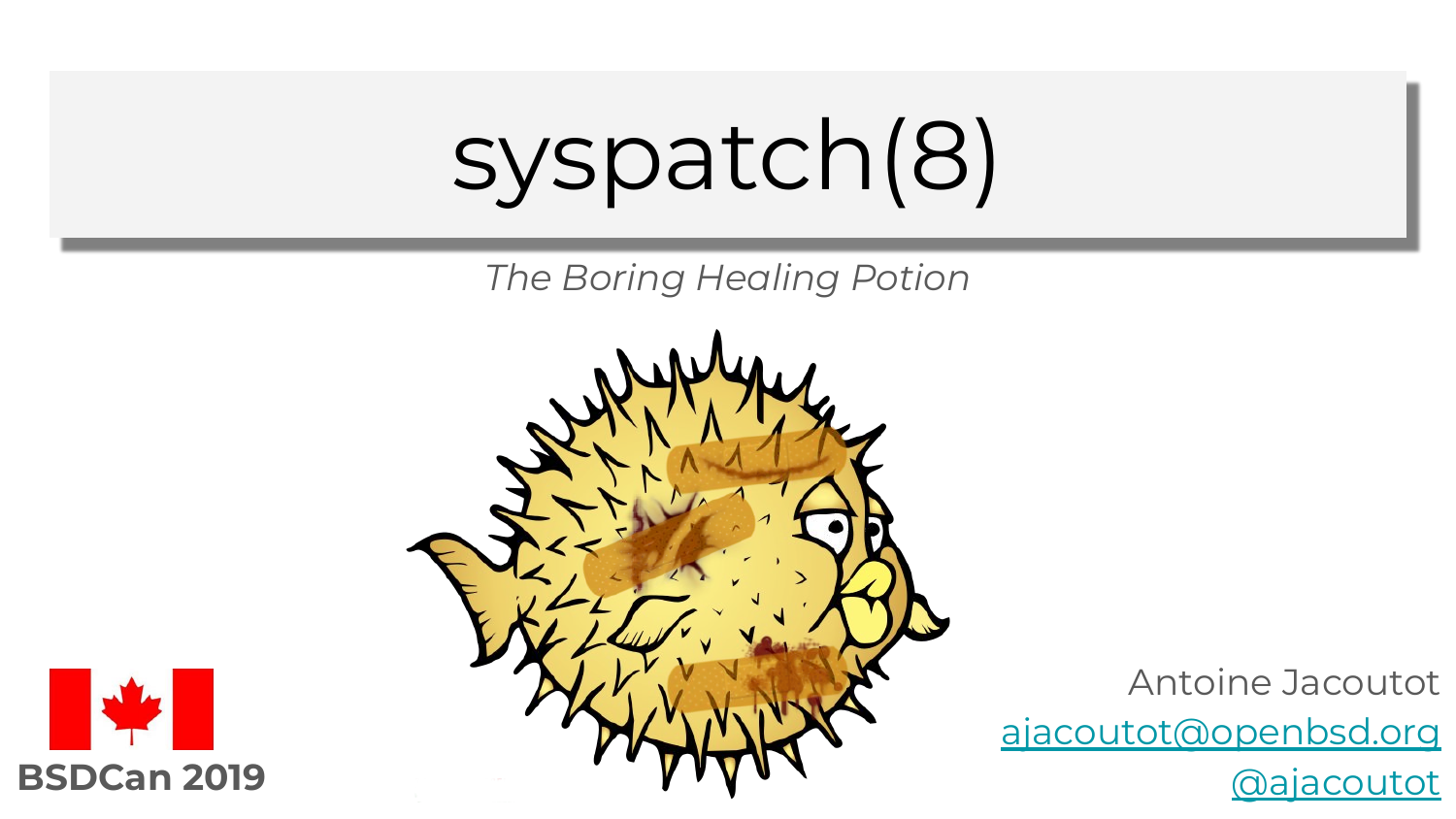## whoami(1)

- Antoine Jacoutot
- For fun
	- OpenBSD developer since 2006
	- ajacoutot@ aka aja@
	- syspatch, sysmerge, rcctl, rc.d, stuff, more stuff, other stuff…
	- >400 ports
	- ftp.fr.openbsd.org
	- GNOME Foundation member and committer
- For work
	- Engineering manager of operations at:



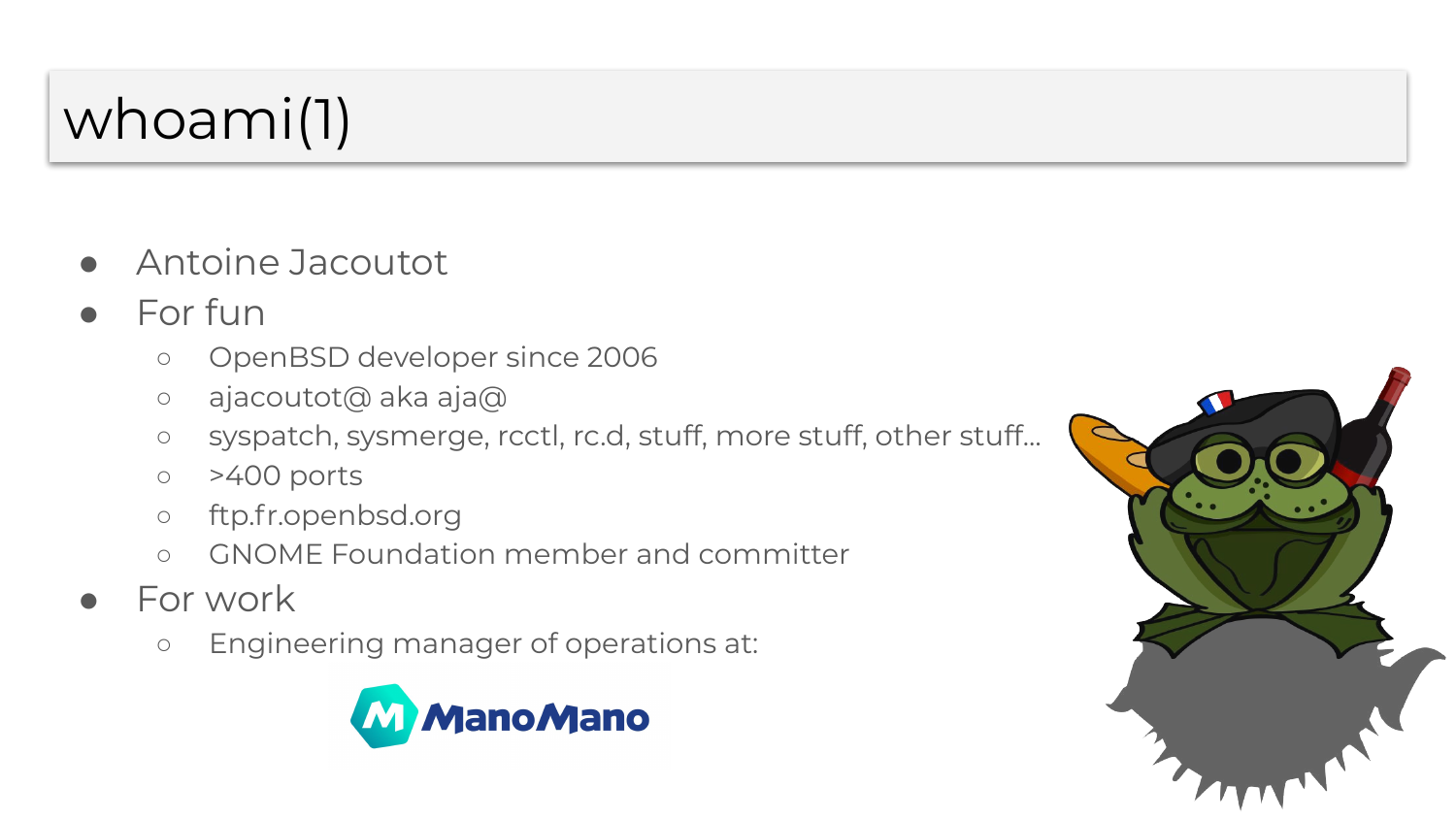### Agenda

- Introduction
- History
- syspatch(8) usage
- Overview of the errata and build processes
- Challenges building syspatches
- Demo
- Future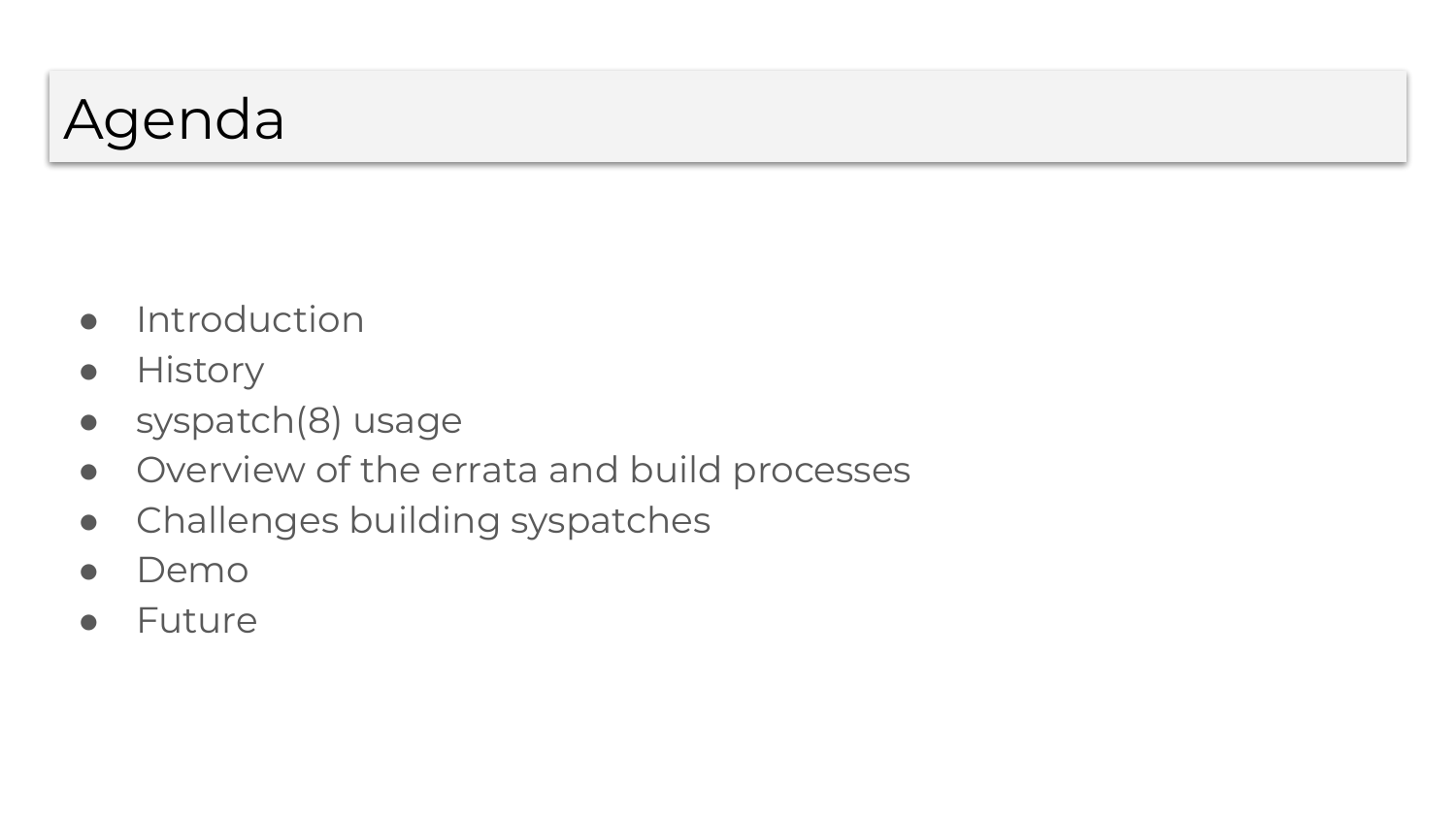### syspatch: a tool and a build framework

- */usr/sbin/syspatch* = utility to work with binary patches
	- ksh(1) script (237 LoC as of today)
- */usr/src/distrib/syspatch/* = framework for building binary patches
	- BSD Makefiles

The term "binary patch" is in fact inaccurate: in reality we provide signed tarballs containing updated binaries (no binary diffs)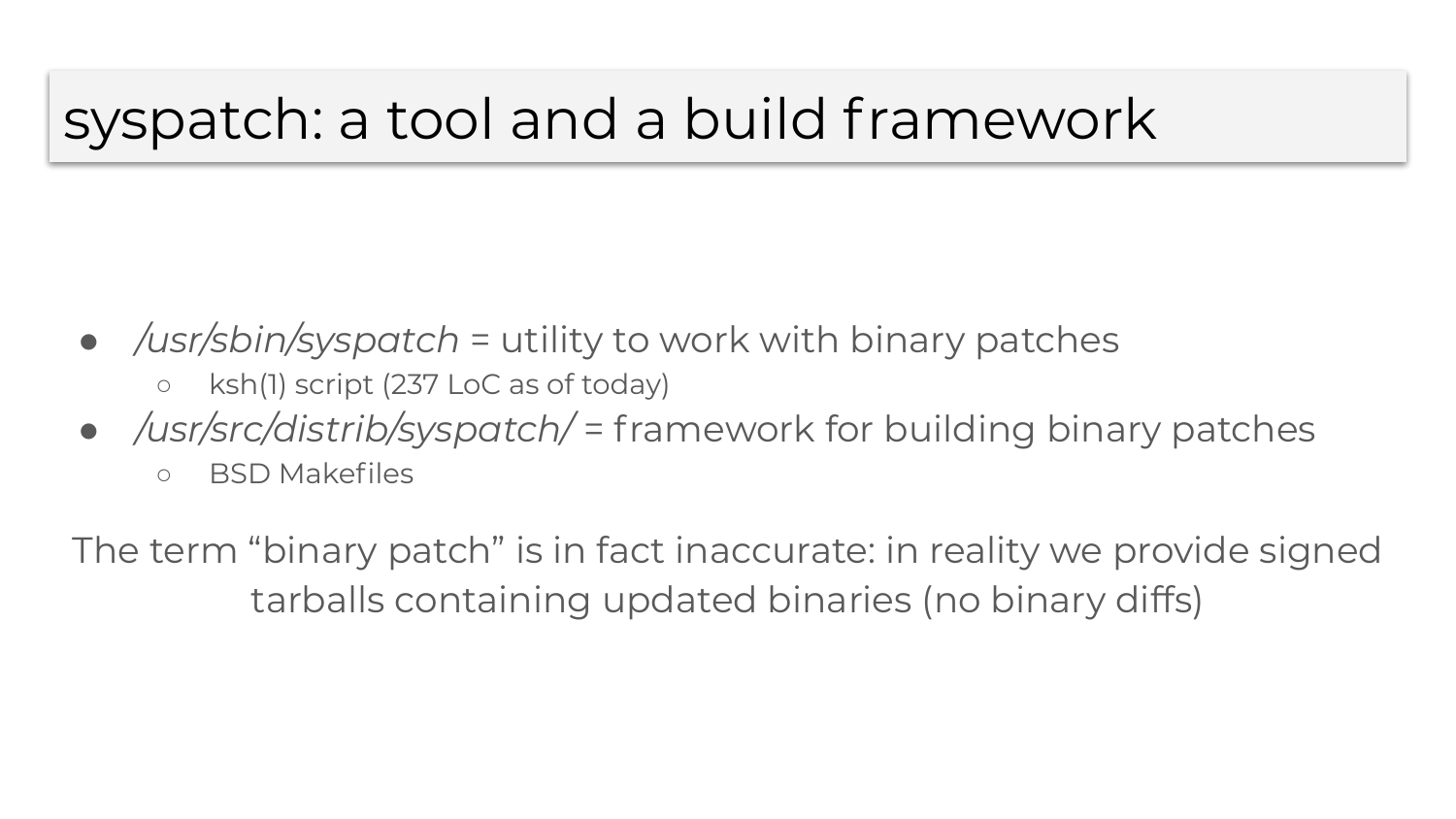### The Dark Ages

- 2 different solutions, for both src (base system) and xenocara (X.org)
	- Official release (OPENBSD\_6\_2\_BASE) + patch
		- Manually download and verify the patch file using signify(1)
		- cd /usr/src/... && patch ... && make obj && make && make install
		- On all boxen (workaround: DESTDIR=/tmp/foo and tar(1) it up)
	- Stable release (OPENBSD\_6\_2)
		- cvs up, rebuild both kernel and userland then make a release(8)
		- Only way to be fully patched (e.g. libssl and static linking) and allows for easier redistribution (using the built sets)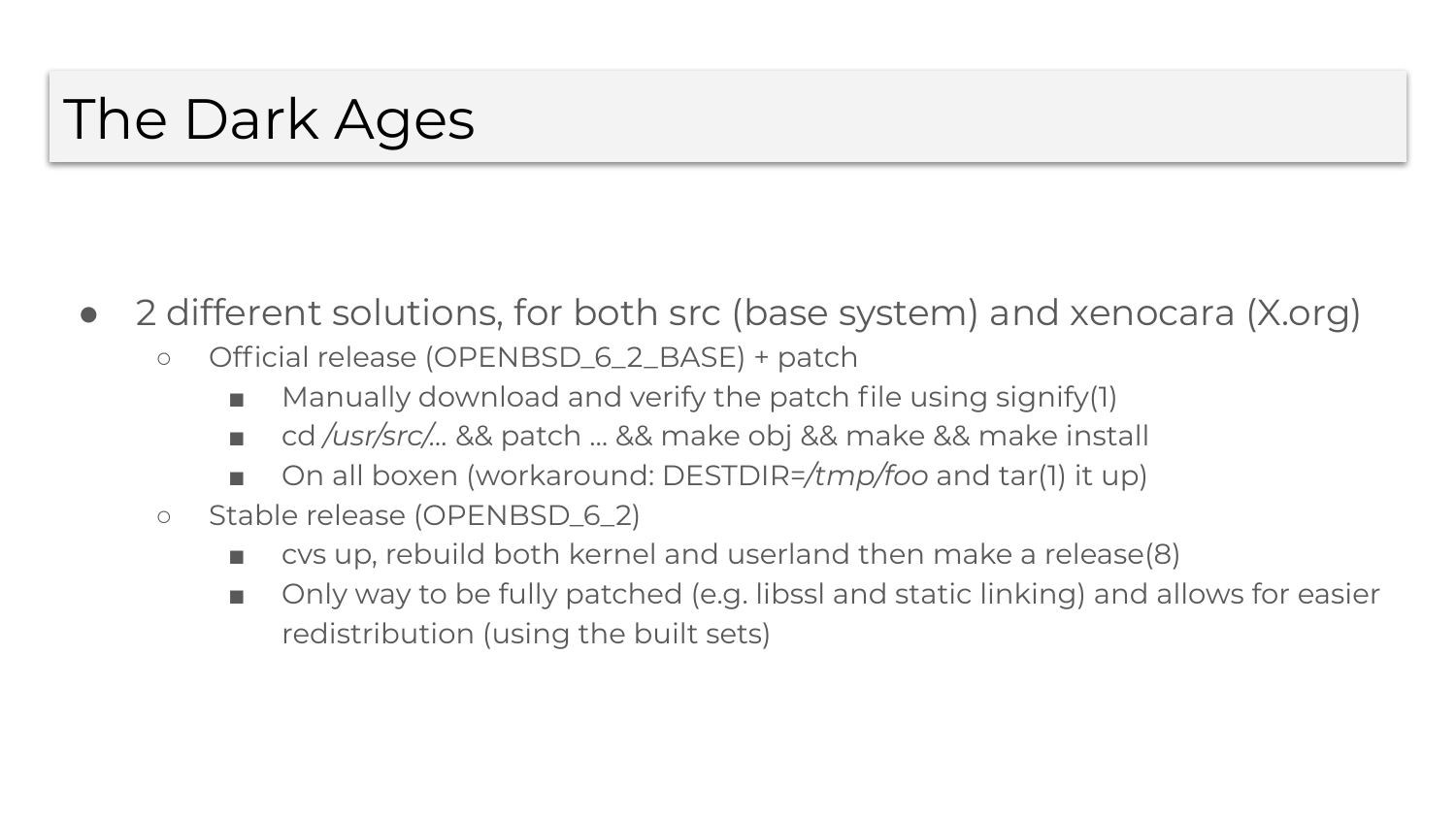### The Middle Ages

- M:tier
	- [stable.mtier.org](https://stable.mtier.org/) provides binary updates for packages and base system
	- Unofficial but several OpenBSD developers are part of the team
	- Binary updates for the base system are distributed as packages
		- Works but abuses the pkg tools
		- Tricky to garbage collect patches from previous release
			- Packages checksum mismatch after upgrading to a new release
	- openup(8)
		- ksh(1) wrapper to keep both packages and the base system up-to-date
		- Mitigate the issue with old irrelevant patches

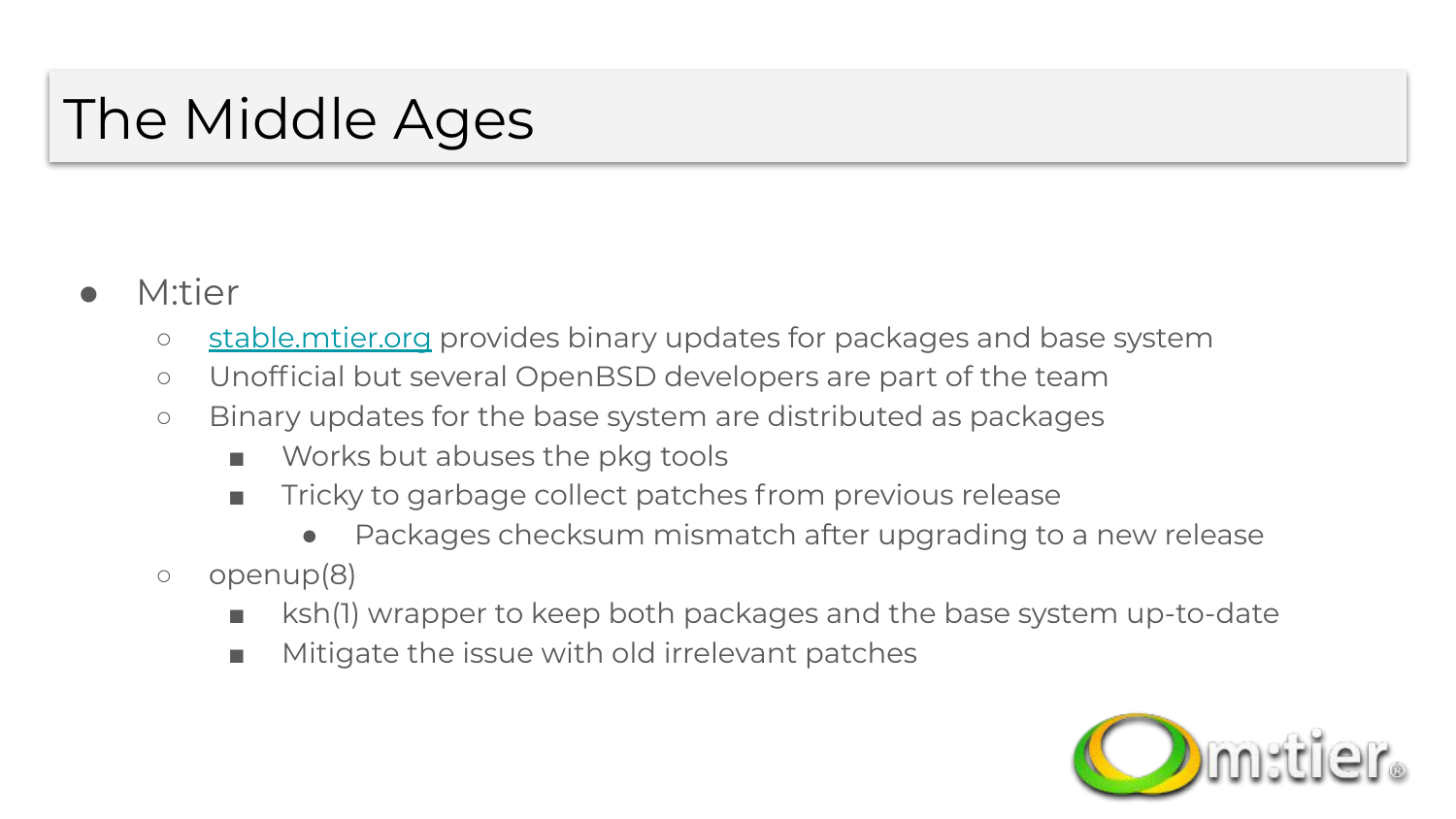### The Golden Age

- syspatch landed on September 2016
	- g2k16 hackathon in Cambridge, UK
	- Joint work with Robert Nagy (robert@)
	- OpenBSD 6.1 was the first supported release
- Only makes sense on official releases+kernel, not -current nor -stable
- As of today, available for amd64, arm64 and i386
- Supported releases: n & n-1
- Security and reliability maintenance tool, i.e not for release upgrade
- All-or-nothing solution
	- Cumulative: cannot choose which patch to install (either all or none)
		- But step-by-step or full rollback is possible
- KISS: orchestrate available tools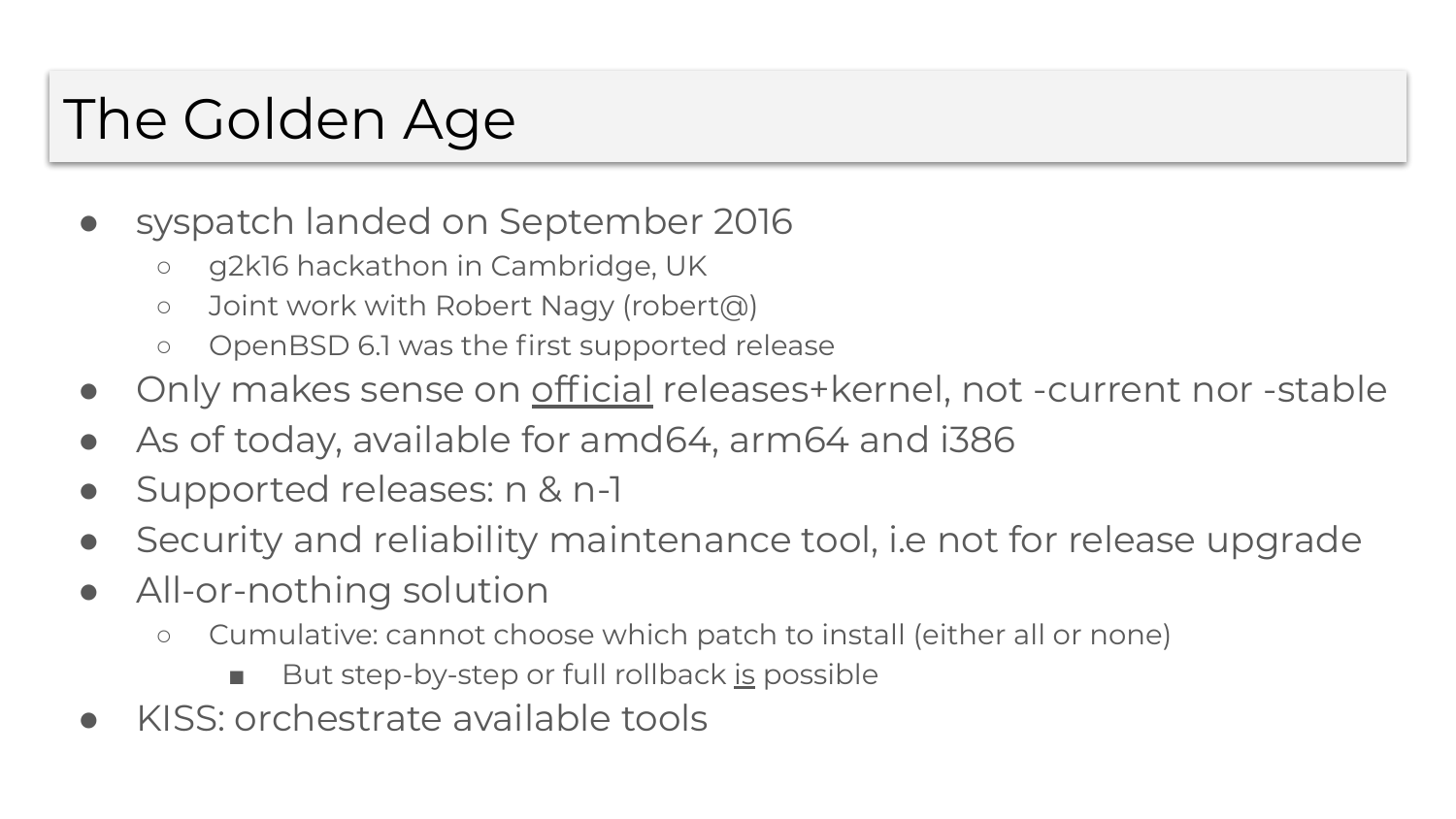### What are others doing?

- Linux: everything is a package
	- dnf upgrade, apt upgrade…
	- Rollbacks can be tricky
	- Can also be used to upgrade to a newer release
- FreeBSD: freebsd-update(8)
	- Real binary patch solution (bsdiff(1)) with rollback feature
	- Can also be used to upgrade to a newer release (but slow)
	- Too far from our needs: we wanted to match the installer (signed tgz)
	- Maybe Package Base soon?
- NetBSD, DragonflyBSD: source only (AFAIK)





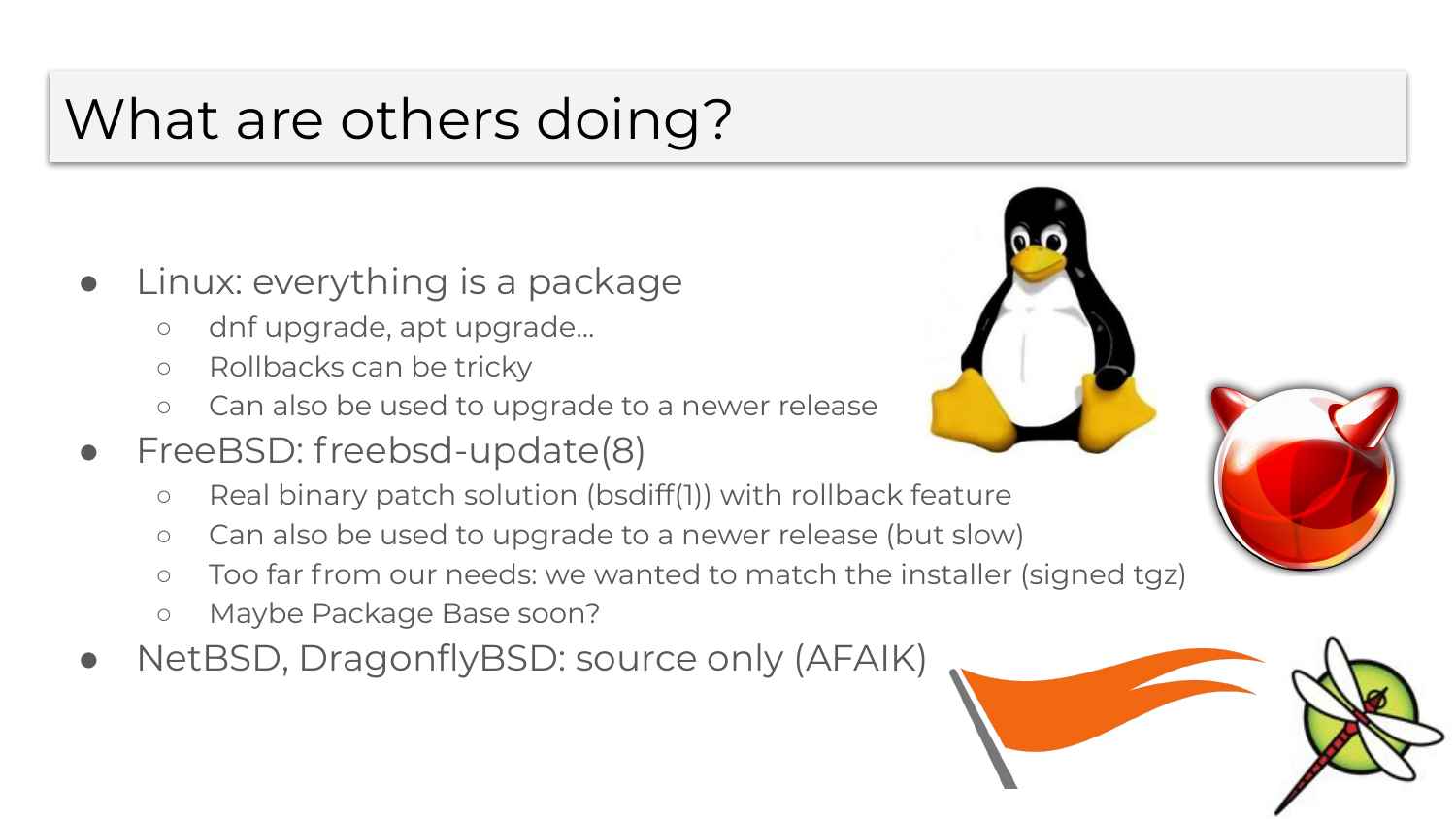### System Manager's Manual SYSPATCH(8)

#### NAME

syspatch – manage base system binary patches

**SYNOPSIS** 

```
syspatch [-c \mid -1 \mid -R \mid -r]
```
**DESCRIPTION** 

syspatch is a utility to fetch, verify, install and revert OpenBSD binary Patches.

When run without any options, syspatch will apply all missing patches, creating a rollback tarball containing the files it is about to replace, then extracting and installing all files contained in the syspatch tarball. Patches are cumulative and as such it is not possible to install only a subset of them.

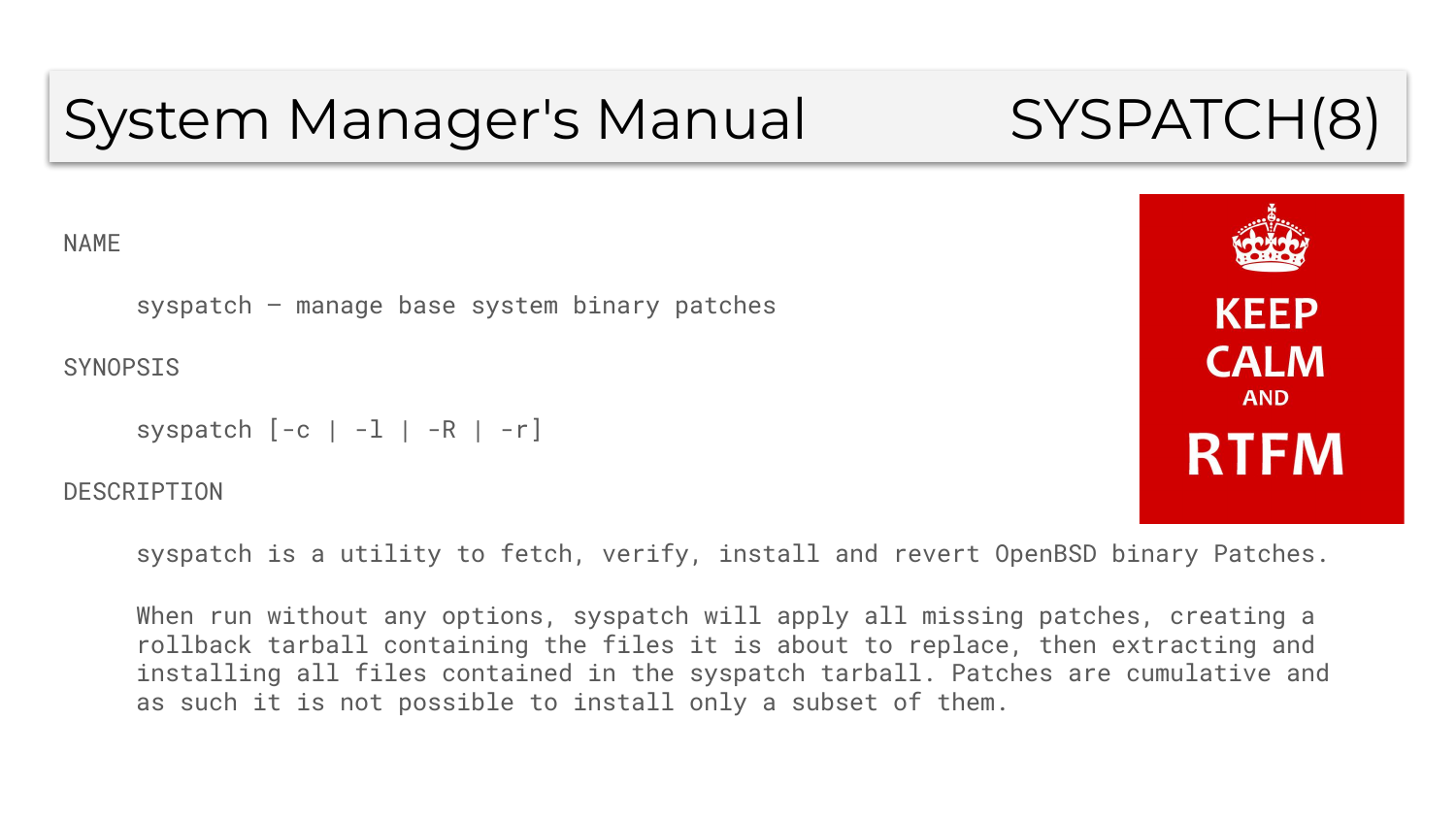### The unpriv() function

- su(1) to a non privileged user (*\_syspatch:\_syspatch*)
	- Matches what the OpenBSD installer and sysupgrade(8) do
- $\rightarrow$  -f' to create an empty file beforehand using touch(1), chown(1) and chmod(1) so that the unprivileged user can write into it
- Network access and cryptographic verification (signatures) are always done through unpriv()

unpriv -f "SHA256.sig" ftp -MVo "SHA256.sig" "https://<...>/SHA256.sig"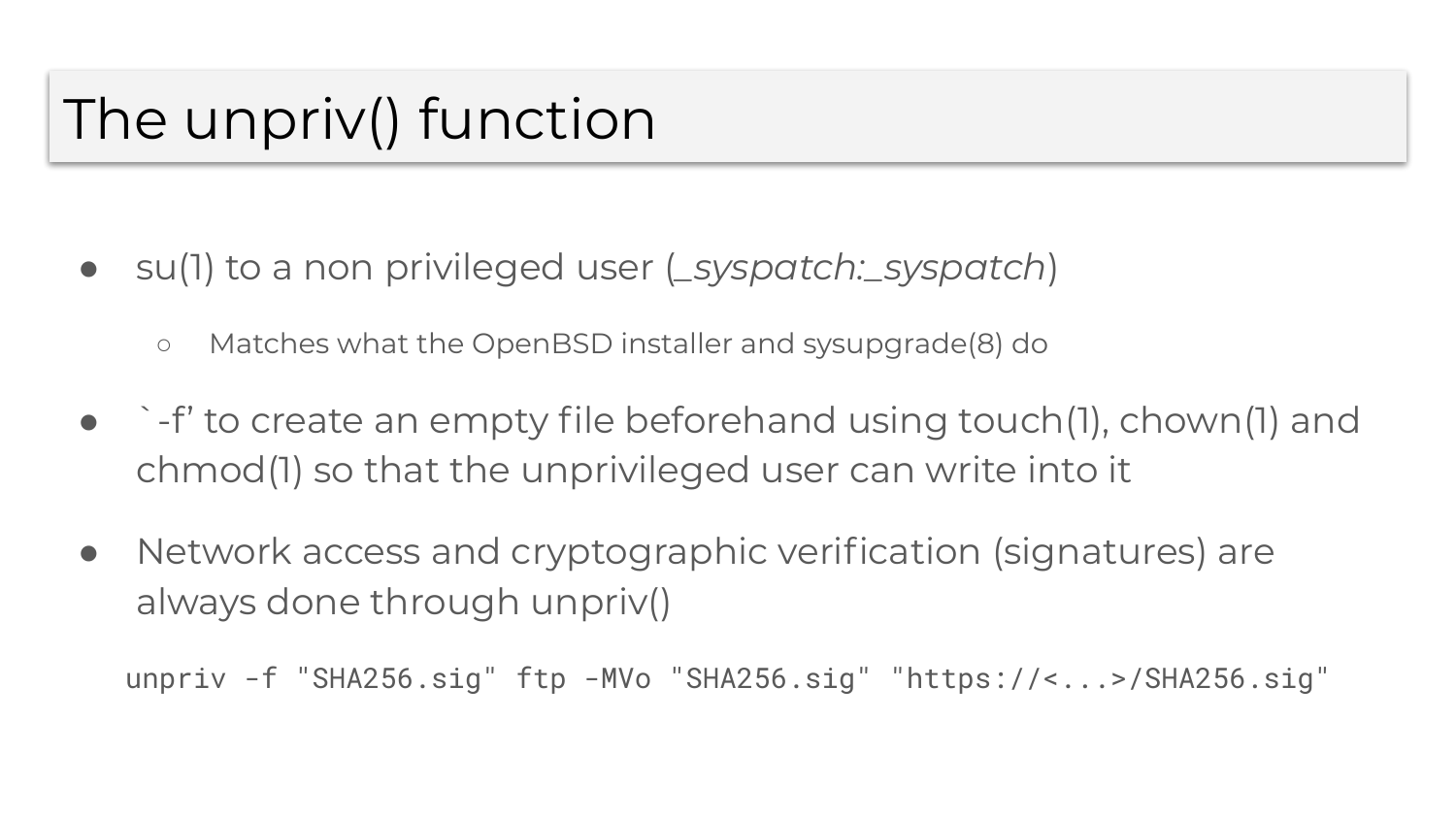### Check for available patches (cron(1) friendly)

- syspatch -c
	- Fetch SHA256.sig (which contains the patches list) using unprivileged ftp(1)
		- Verify SHA256.sig using unprivileged signify(1)
	- Parse and compare SHA256.sig against installed patches
		- If a new patch is available that installs only new files, skip it because it means we don't have the corresponding set installed (typical example: Xorg)
	- Display missing patch(es)

Automatically run by rc(8) after installing or upgrading a system (displayed on console output (`dmesg -s') and mail to root)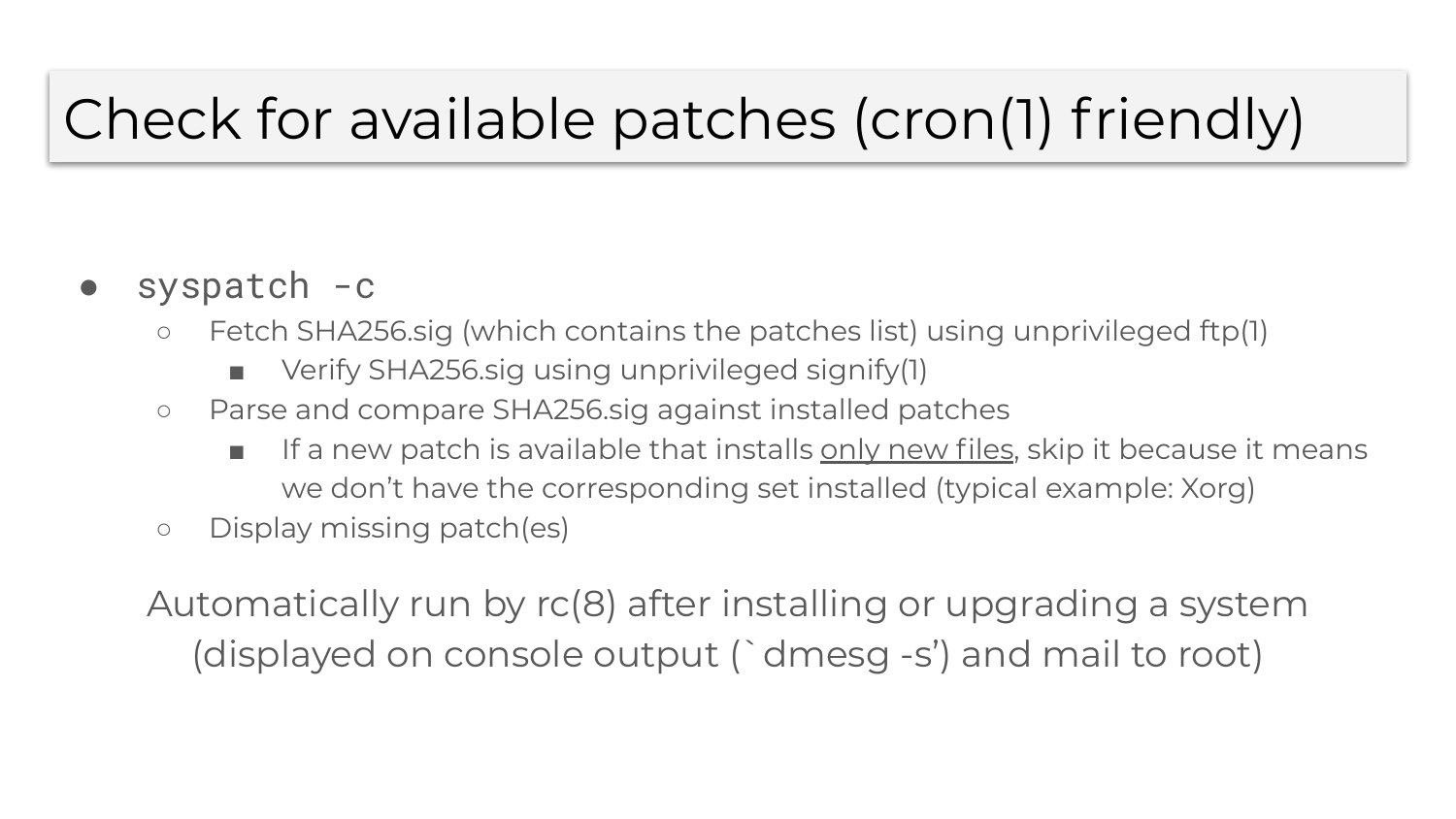### List installed patches

### syspatch -l

- Check (specially named) subdirectories under */var/syspatch/* for any rollback tarball
	- $\blacksquare$  rollback is available = patch is installed
	- */var/syspatch* contains the rollback tarball and the signed patch(1) file
- Display installed patches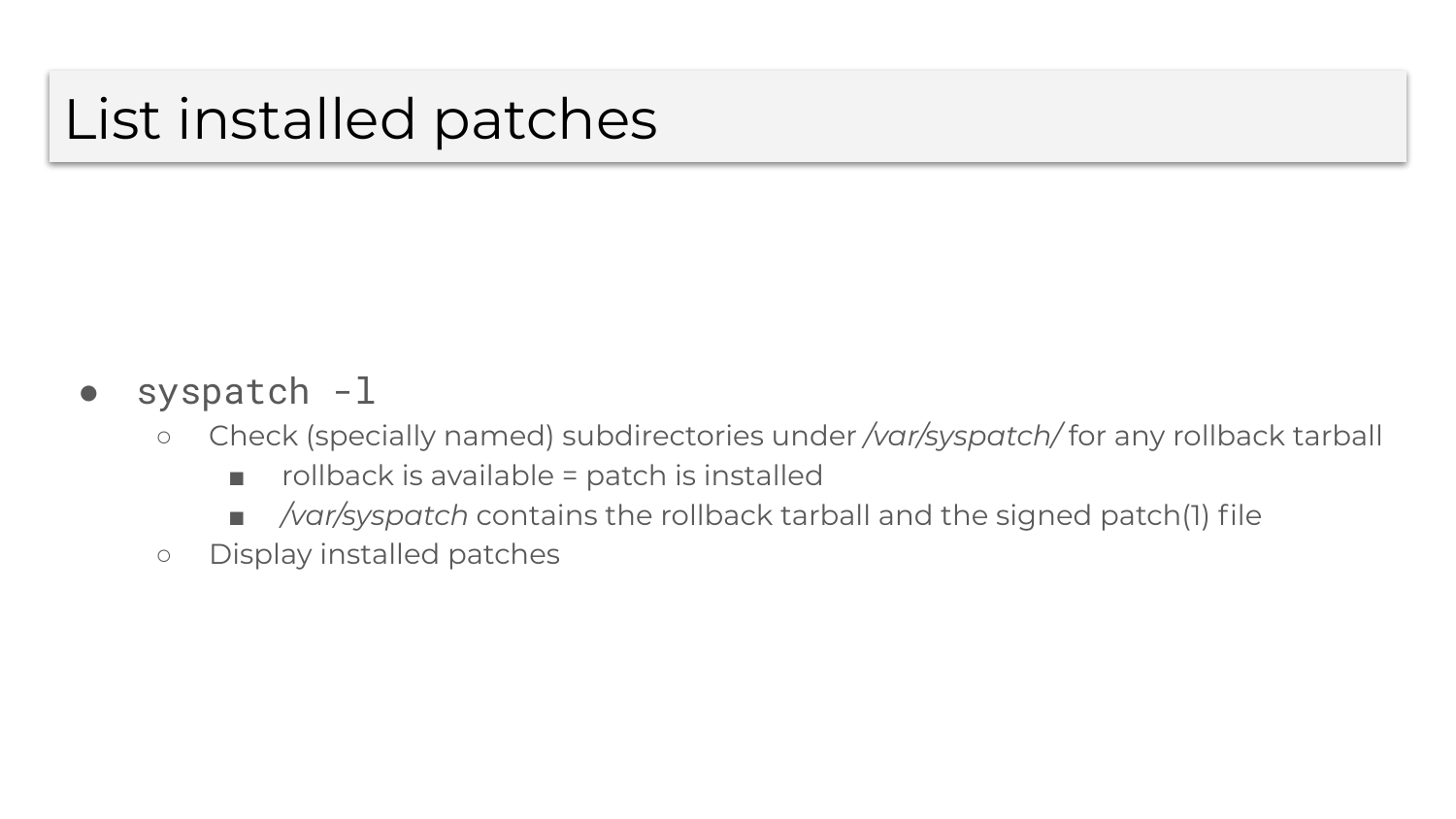## Apply all patches

- syspatch
	- Checks
		- Remove non matching release /var/syspatch/ content
		- Check for available patches  $($  -c')
	- Loop
		- Unpriv download and verify (signify(1)) the first available patch
		- Few checks: available space, local RW filesystem...
		- Create a rollback tarball
		- Safe install(1) files (`-S', noop nowadays as its the default behavior)
			- $Error = rollback$  the entire patch
			- If syspatch(8) updated itself, warn the user and end the run
	- End of run
		- If a new kernel was installed: run reorder\_kernel (shuffle objects order: KARL)
			- Patches for the kernel only contains modified object files
			- Note: beware of bsd versus bsd.mp

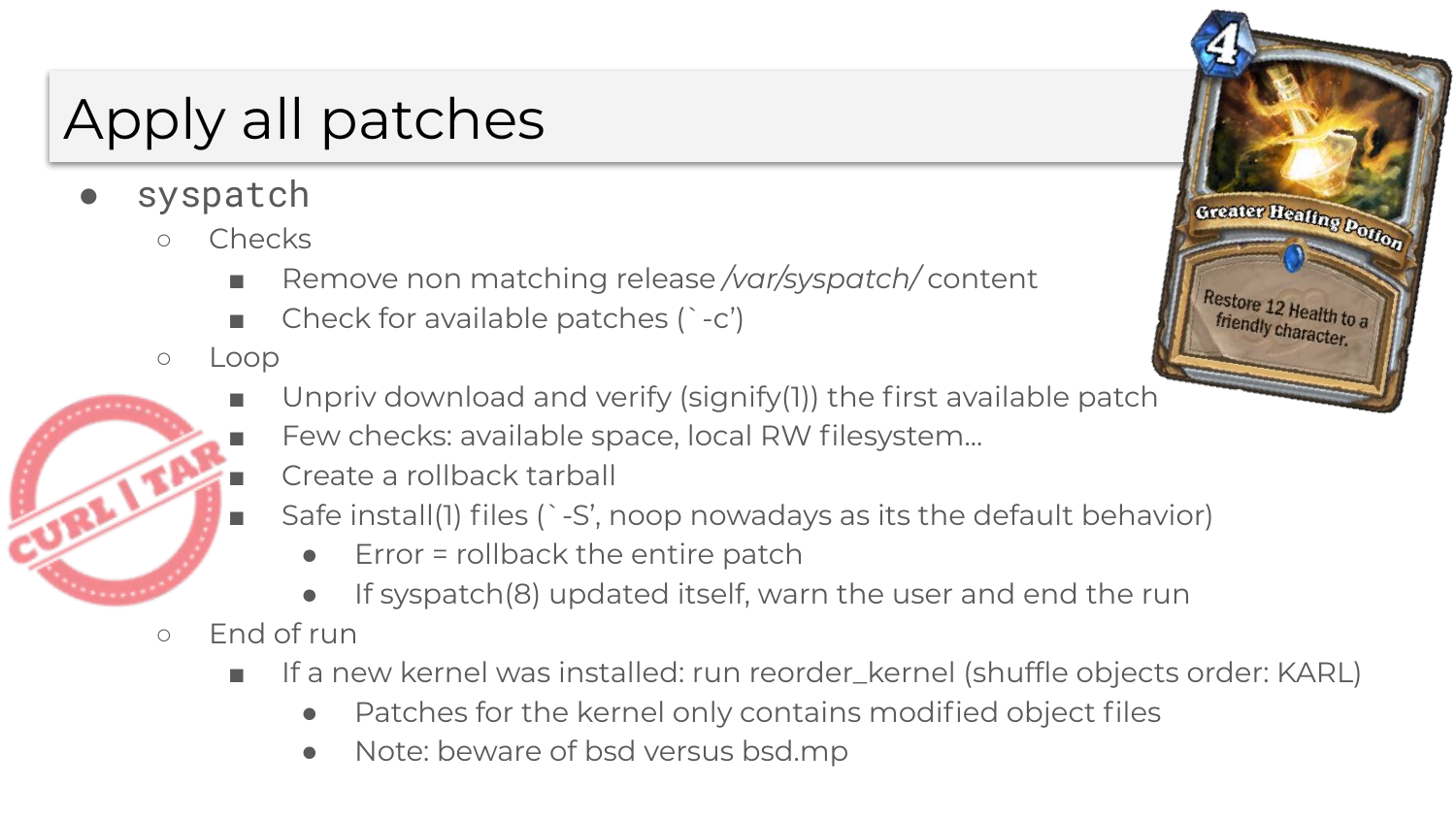### Rollback last installed patch

- syspatch -r
	- Same set of checks as when installing patches (size, RO mount…)
	- Extract the most recent rollback tarball: */var/syspatch/\${SYSPATCH}/rollback.tgz*
		- Only the last installed patch can be removed, that's by design
			- Again, patches are cumulative
	- Remove the */var/syspatch/\${SYSPATCH}/* directory
	- Relink the kernel if needed

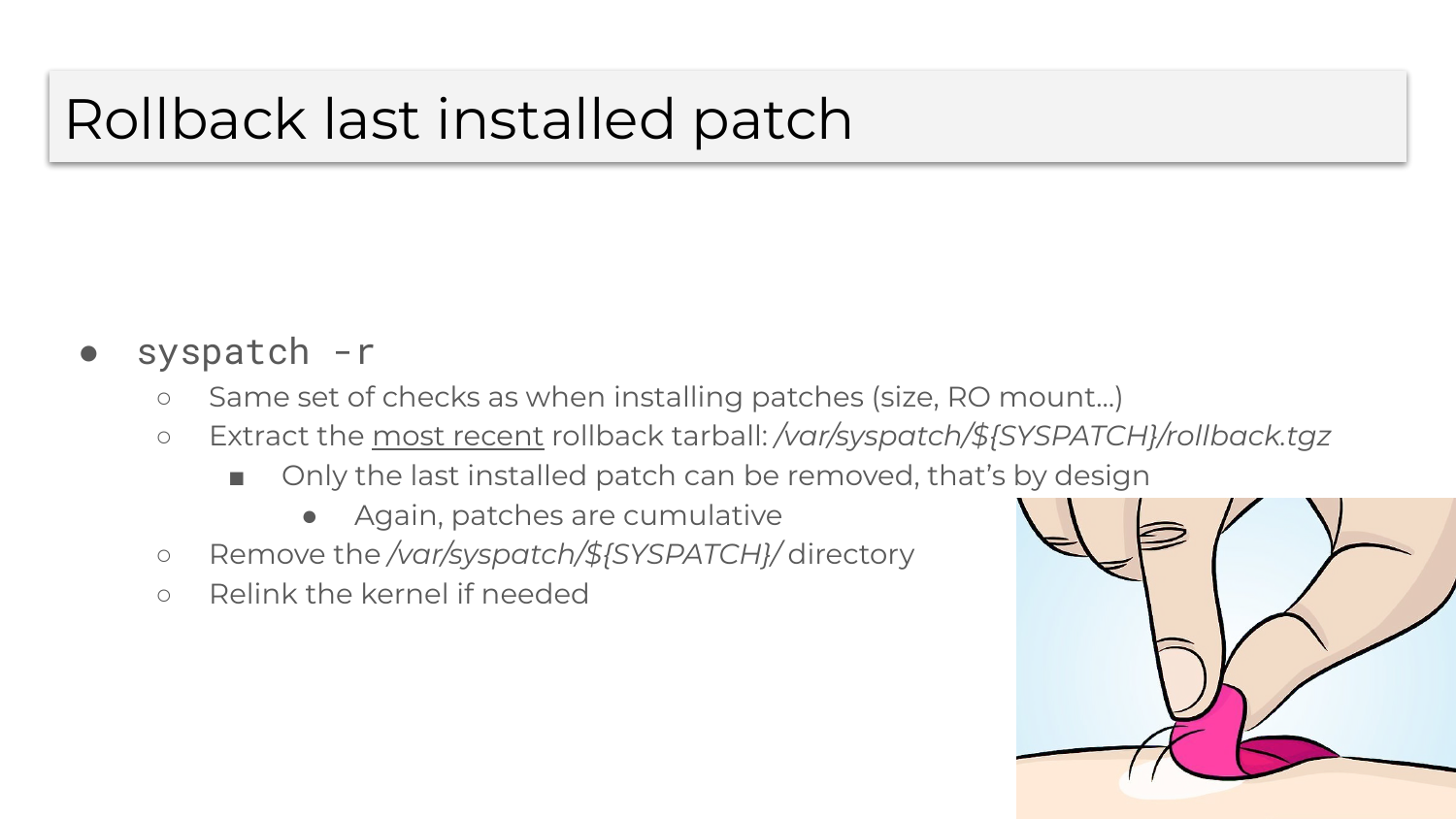### Rollback all patches

#### ● syspatch -R

- Run the rollback\_patch() function in a loop
	- Similar as looping around `syspatch -r' (same steps)
- Stop at the first error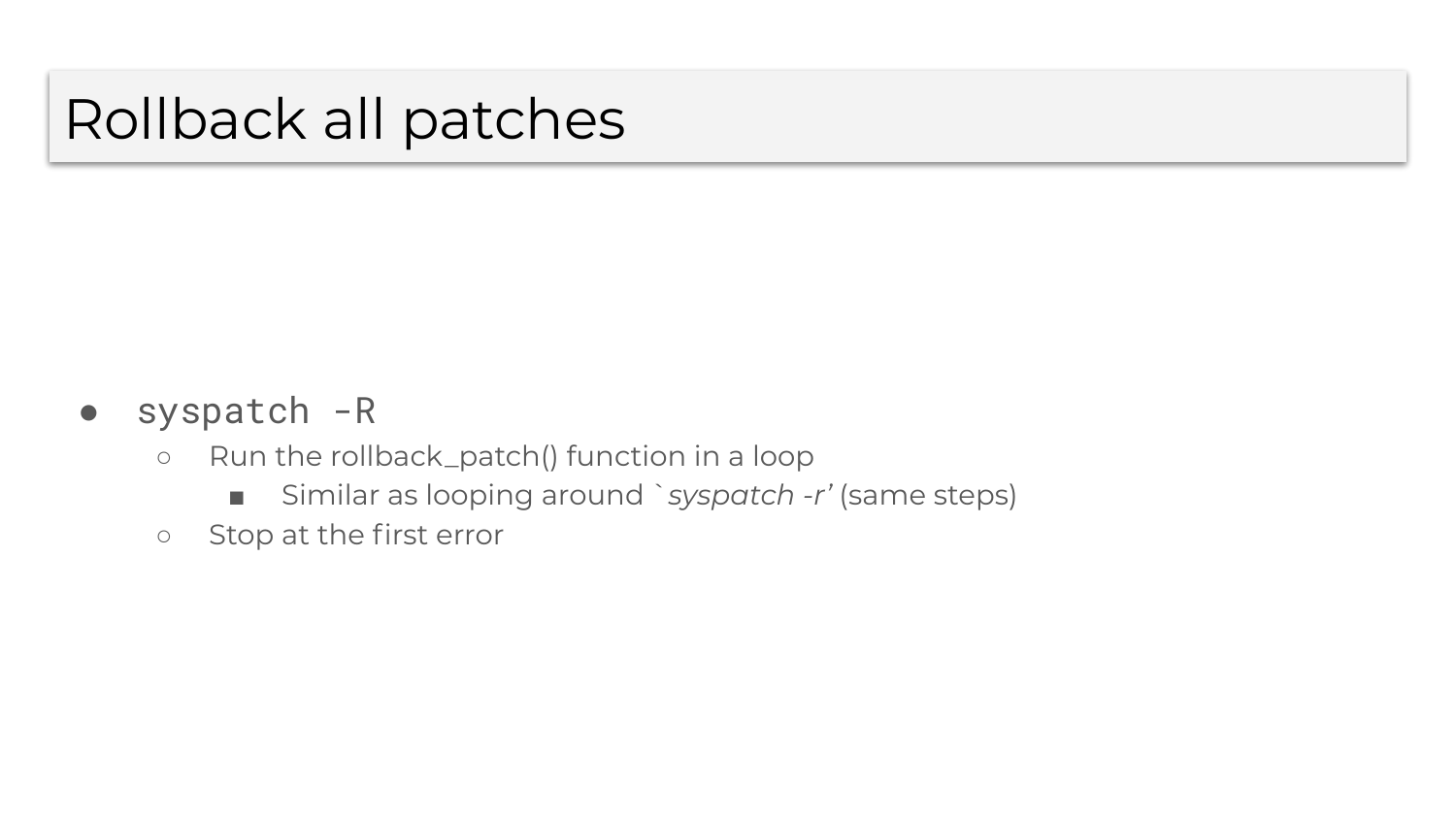### Building patches: errata release process

- Security or reliability issue is discovered
- Developers knowledgeable on the subject are warned
- A fix gets created, reviewed and committed to -current
- A backport is committed to -stable, the initial errata patch is created
- Patch file is reviewed by developers then deraadt@ signs it
- robert@ and tb@ build the syspatch using the signed patch file
- The syspatch gets tested by developers
- deraadt@ makes the errata signed file and syspatch available on ftp.openbsd.org (and mirrors takes the load)
- www changes are committed and announcement is sent to the lists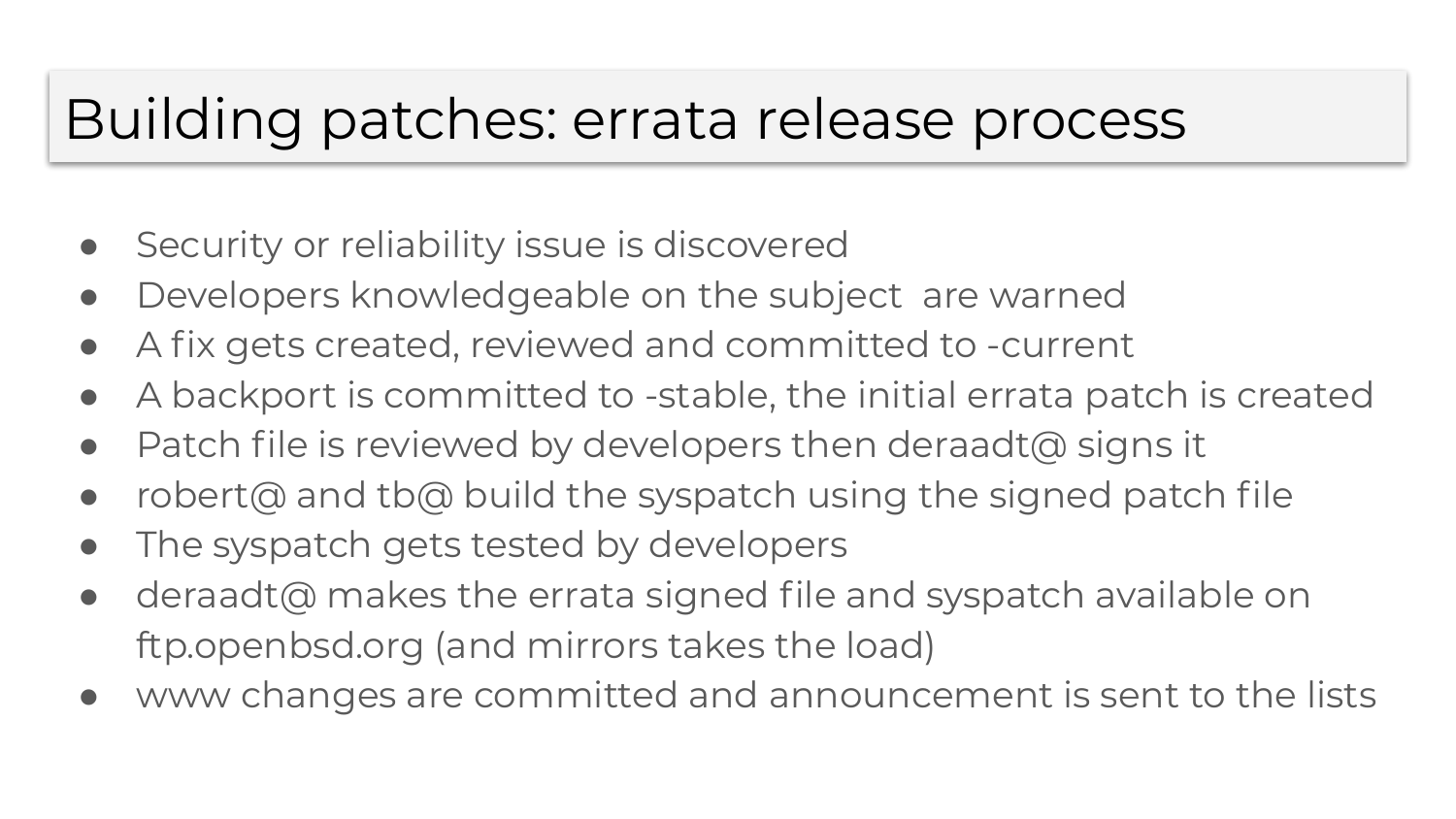### Building patches: overview

- Patches are built on net-less machines
- A complete build for each patch
	- o Patch type: kernel or full release or full xenocara
	- Installed on the build machine
	- Installed into a fakeroot (DESTDIR, release(8))
		- All fakeroot builds are kept



- Patches are made by comparing fakeroot with fakeroot-1
- The initial (unpatched) fakeroot is the extracted official release

#### Everything is privileged separated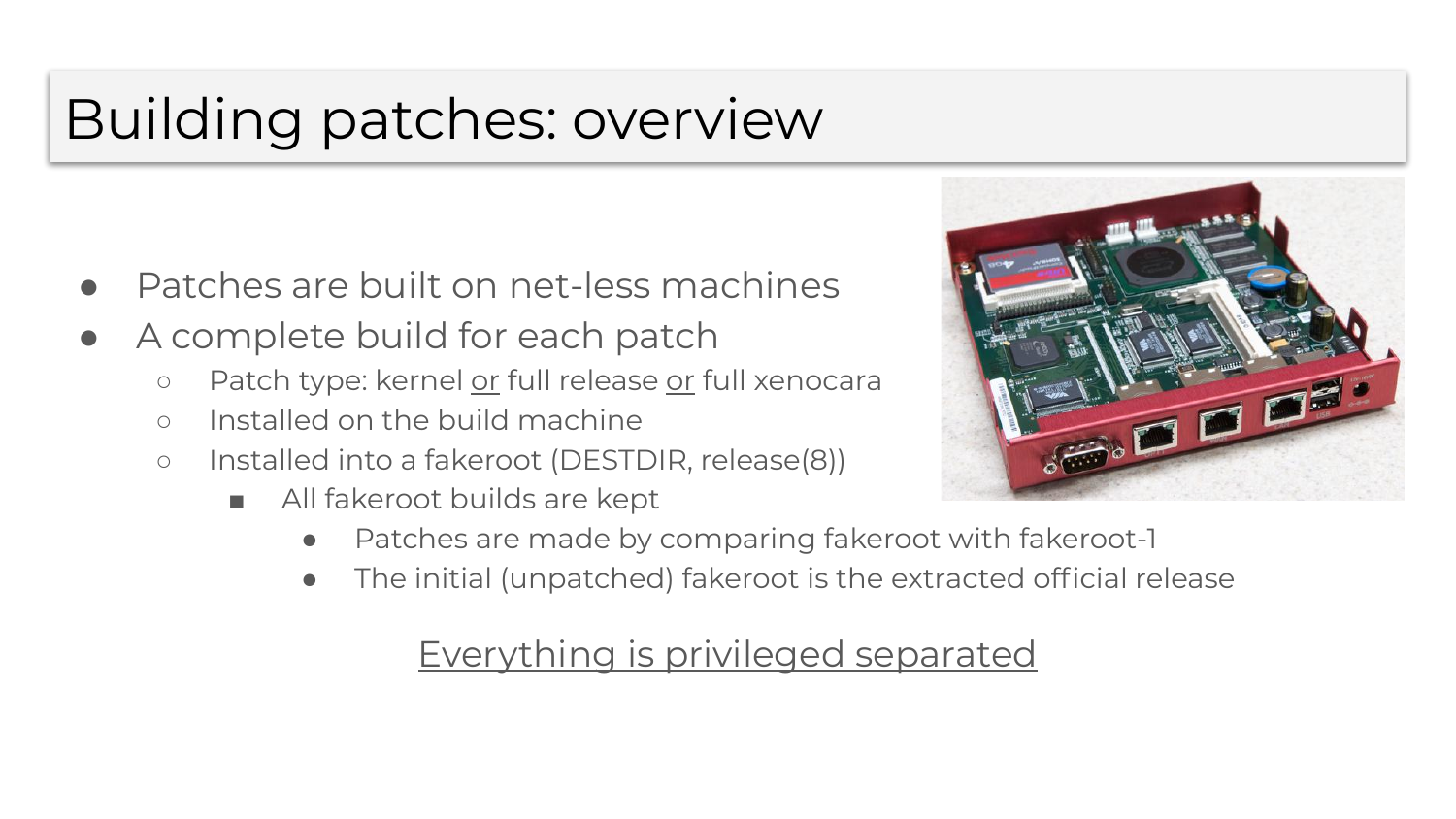### Building patches: Makefile.000

# Set ERRATA to match the errata on the mirrors  $ERRATA = 000_dummy$ 

# Set BUILD to the type of the errata so that it can be built properly # src - run make targets in the specified subdir(s) for base # kernel - build both GENERIC and GENERIC.MP # xenocara - run make targets in the specified subdir(s) for xenocara # BUILD = ??? (defaults to src)

.include <bsd.syspatch.mk>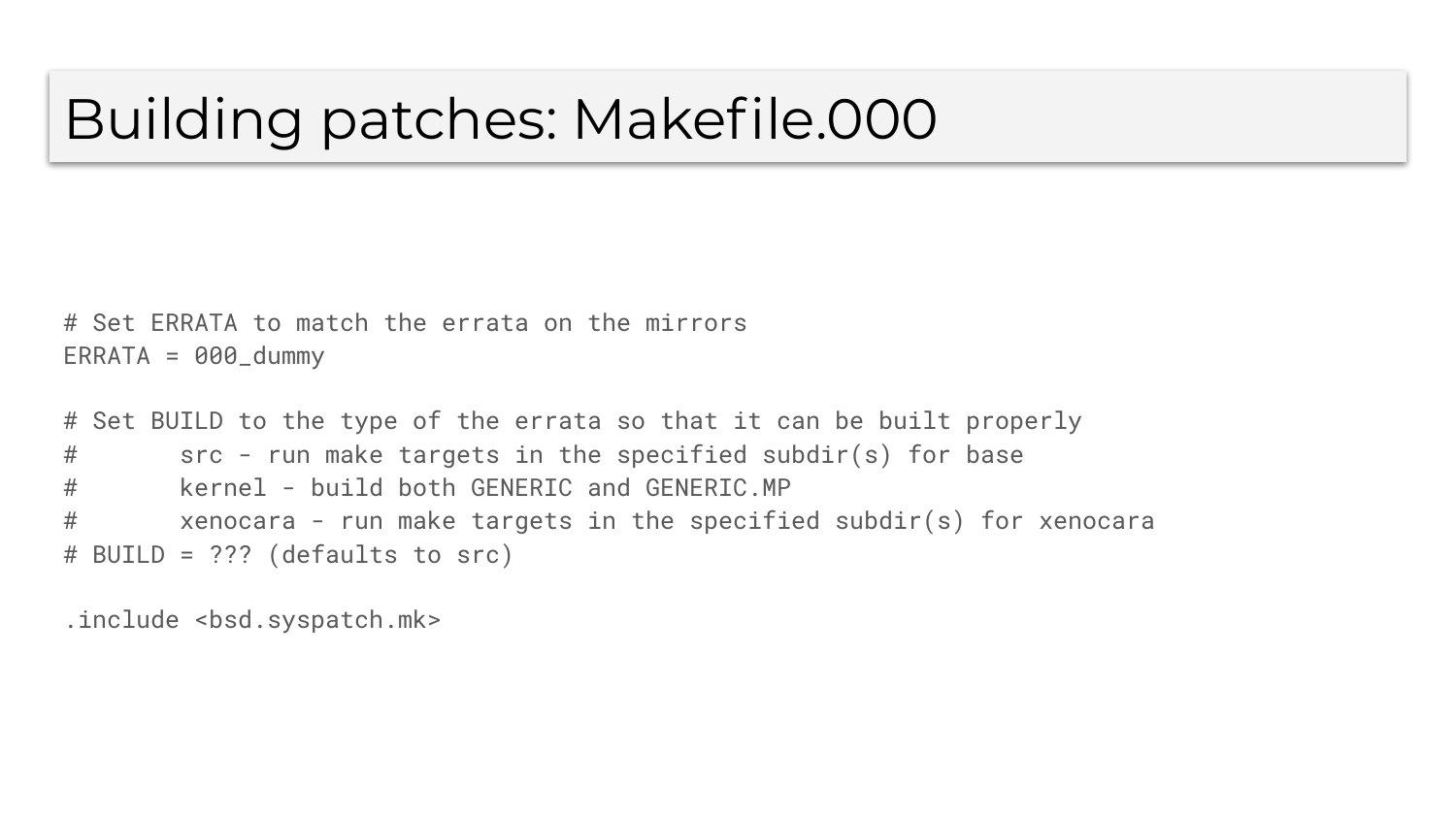### Building patches: bsd.syspatch.mk

- 1. Fetch and verify errata patch file with signify(1) then apply it
- 2. Create a fakeroot directory within a noperm mount
	- a. non-root users can create files owned by anyone, etc.
- 3. Do a full release (or xenocara or kernel only) build
	- a. Using shared object order from the previous build
		- i. EXCLUDE\_REGEX for readelf(1) `-Ws' in bsd.lib.mk (e.g. emultls.c)
	- b. Needed for static linking (e.g. isakmpd(8) and libcrypto)
- 4. Diff the previous build against the current one: diff.sh
	- a. readlink(1) is run on differing files to ensure that only the resolved path is included
	- b. Sanity check the list of artifacts to be included (false positives)
- 5. Create the syspatch tarball (using a .plist file created by diff.sh)
	- a. Kernel syspatch only contains differing object files (relinked when applied)

= manual process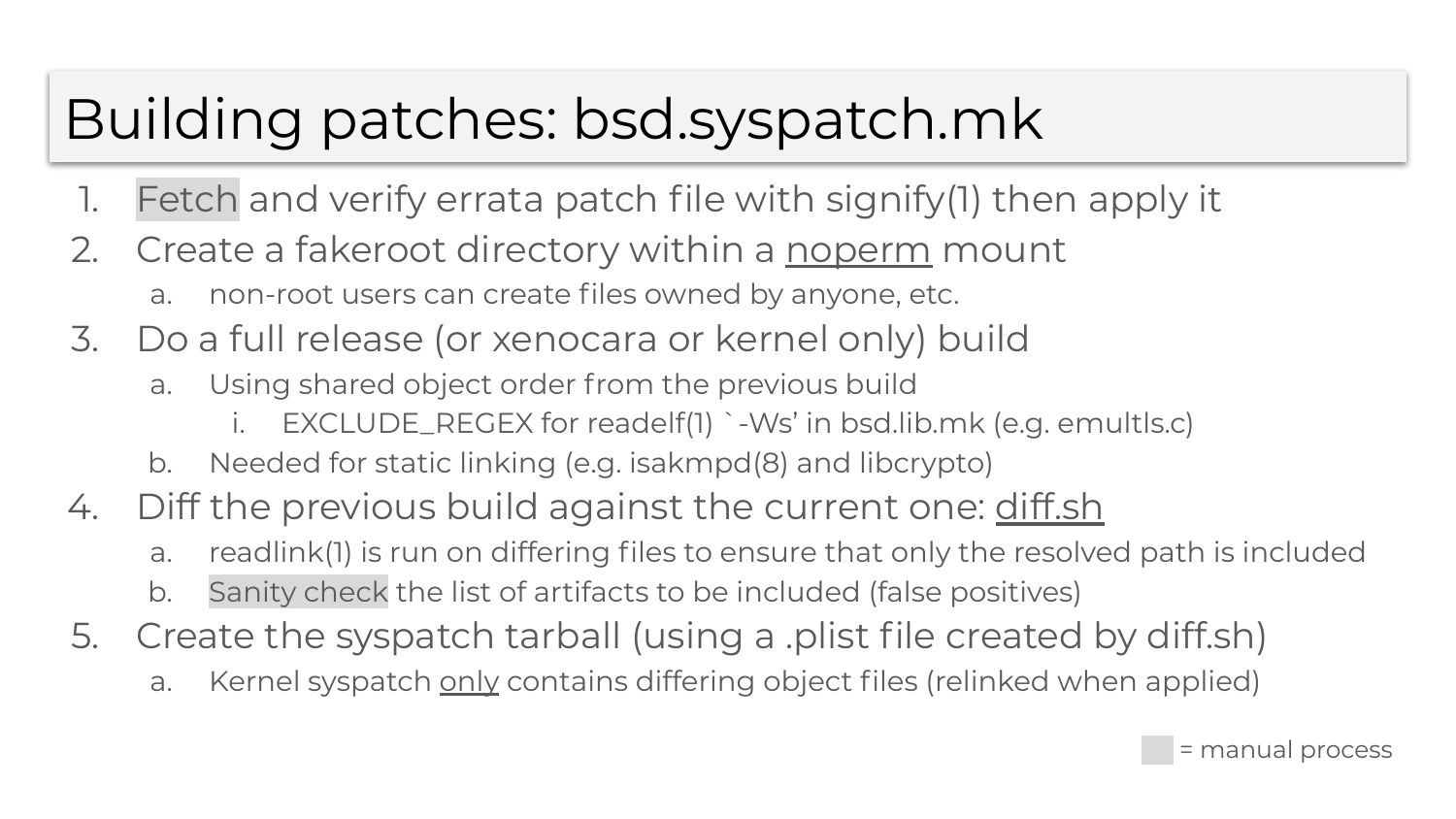### Building patches: deterministic builds

- $ar(1)$ 
	- Implementation of the **D** flag (BFD\_DETERMINISTIC) to prevent some unneeded randomness in archives
		- $st$ -uid,  $st$ -gid,  $st$ -mtime = 0
		- $\blacksquare$  mode = 644
	- Some part of the build system, src and xenocara required easy modifications to take advantage of this flag
- Static archives timestamp
	- Different for each build
	- cmp(1) is used for comparison in diff.sh
		- Use 34 byte offsets to skip the timestamp index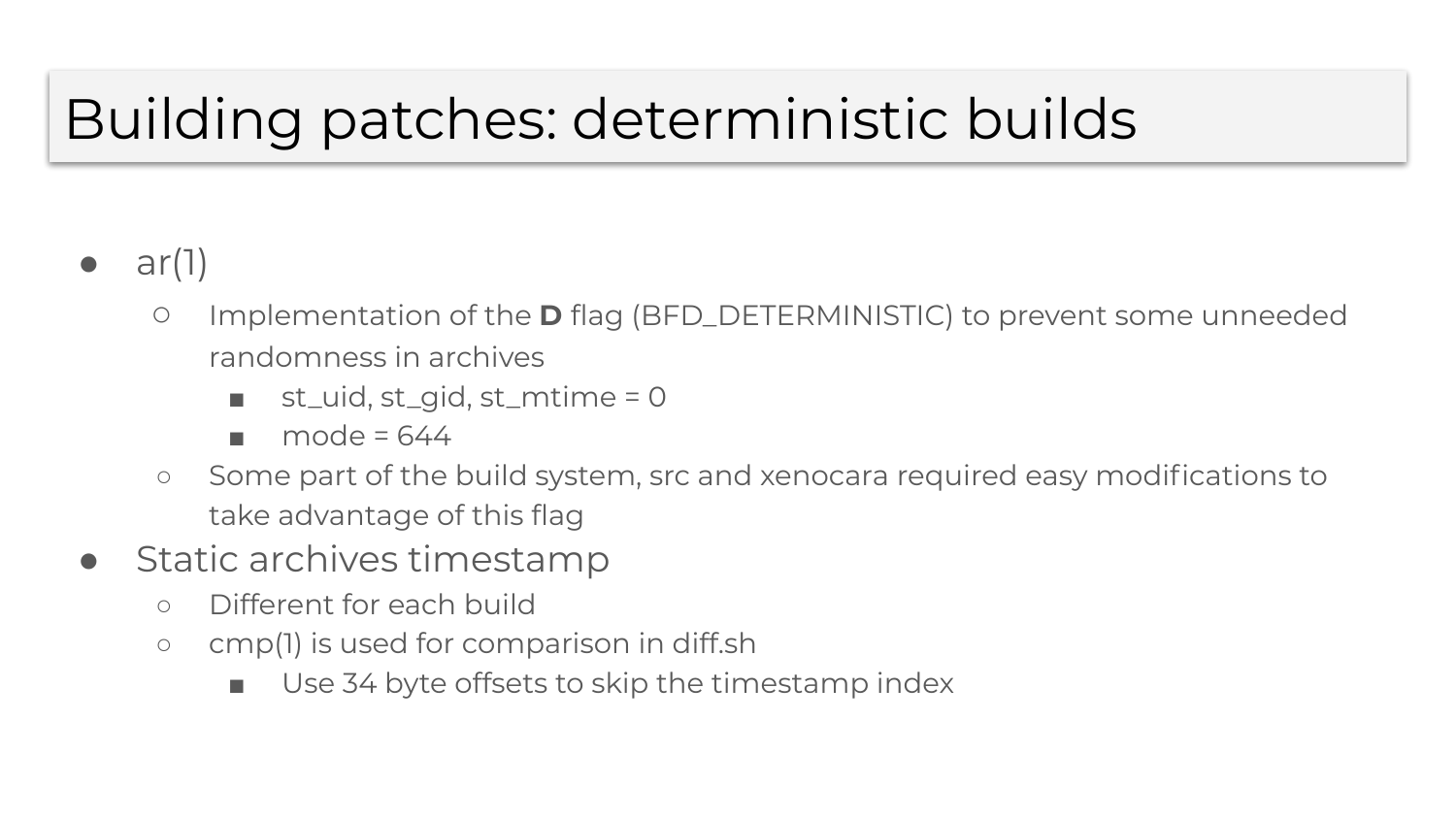### Building patches: deterministic builds (cont.)

- Shared objects
	- $\circ$  Random objects link order (`sort -R') = different .so for each build
	- The syspatch build framework uses readelf(1) on the shared objects from the previous random build to match their link order: this ends up with the exact same .so file if there was no actual code change
	- gcc -> Clang move
		- Clang's assembler does not properly set file directives: when compiling assembly files (s|S), the FILE symbol was missing from the object which prevented readelf(1) to see them and get us the link order
			- https://bugs.llym.org/show\_bug.cgi?id=34019
		- Sometimes the location list section (.debug\_loc) changes in shared libraries (base system is built using `-g' to add debugging information)
			- Unwanted files end up in the syspatch .plist (needs manual editing)
			- Got fixed upstream and merge into OpenBSD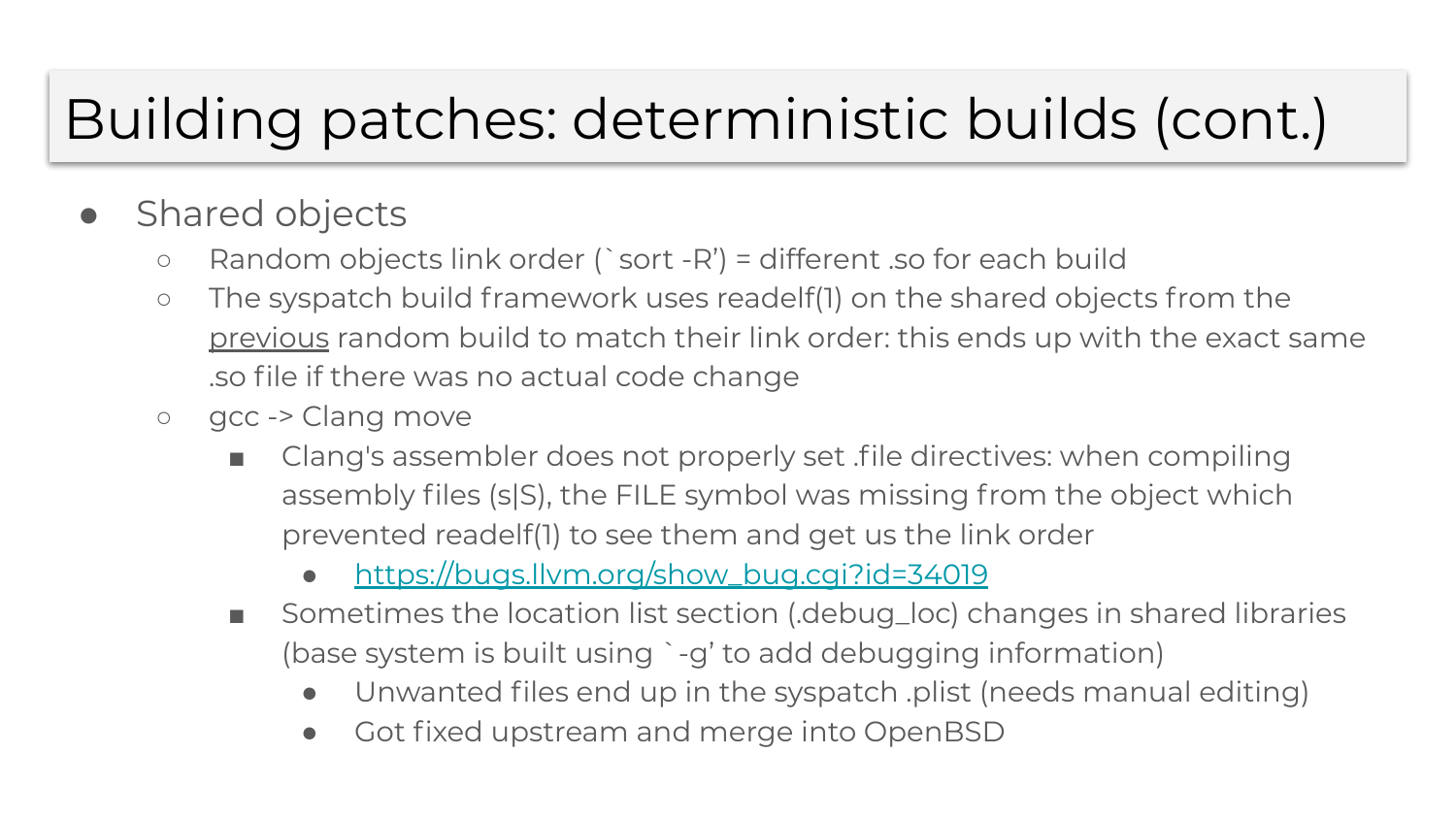### Building patches: deterministic builds (cont.)

- $perI(1)$ 
	- Configure test had several problems that resulted in excess bytes not getting zeroed out causing random contents in \$Config{longdblinfbytes}; fixed since
	- Manual pages created with Pod::Man(3p) include the build date
		- e.g. .TH POD2HTML 1 "2018-01-18" "perl v5.24.3"
		- diff.sh uses sed(1) to remove the date from comparison
- \_\_TIME\_\_ and \_\_DATE\_\_
	- Used by some software version info to display the build time and date
	- $\circ$  e.g. fvwm(1)
	- Easy fix: remove it from the code (it's mostly a useless feature)
- $\bullet$   $\vdots$   $\vdots$ 
	- ld.so was missing the FILE symbol (which contains the objects build order)
	- Remove `-x' from `ld(1)' in ld.so Makefile for syspatch builds only (delete all local symbols)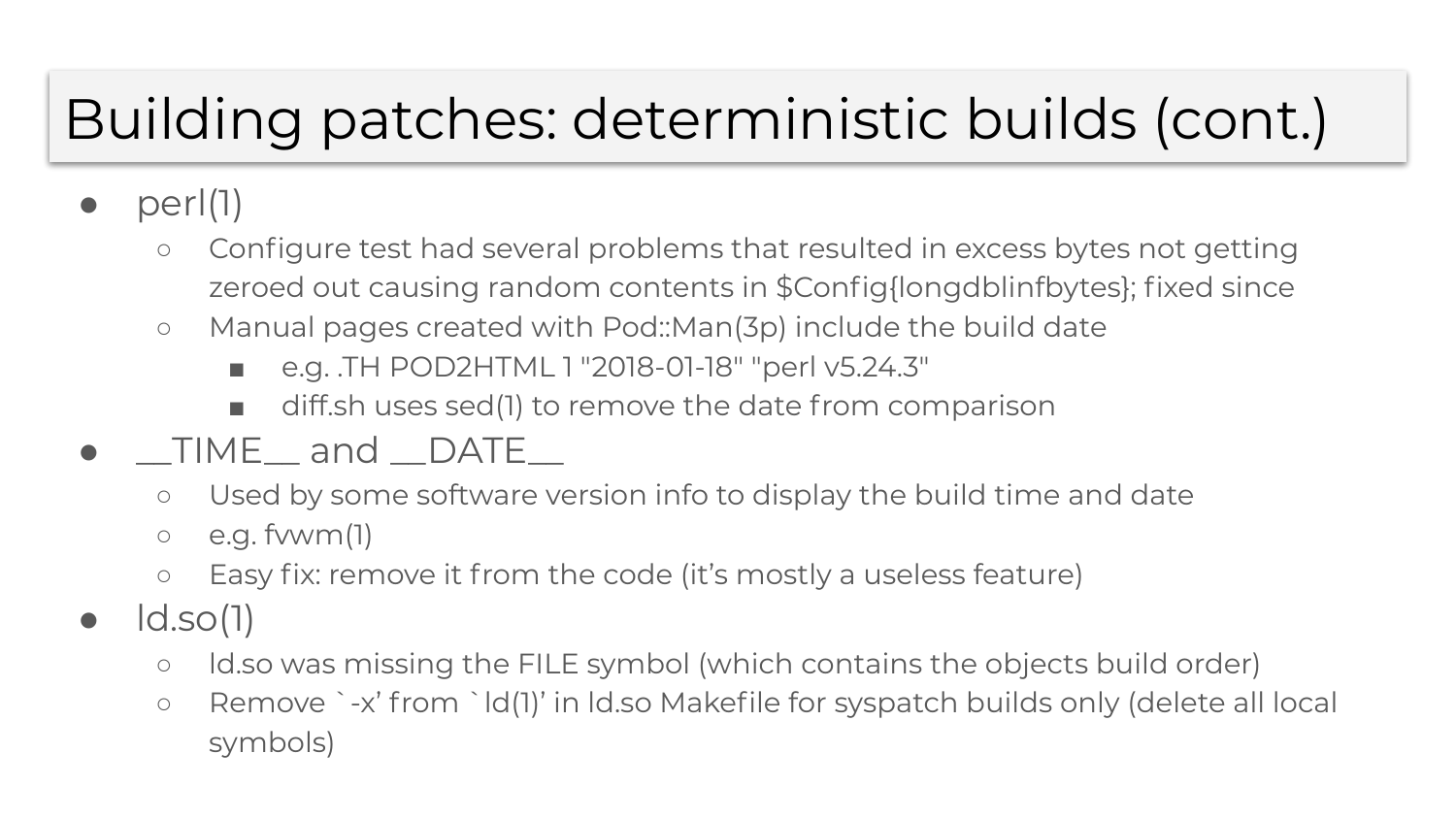### Building patches: deterministic builds (cont.)

- Patches aren't built on the release build machines
	- That triggered an issue in our release build process because:
		- No automated garbage collection of old files (e.g. old headers)
		- May introduce build differences (e.g. configure could pick something up)
		- Only relevant for the first syspatch (official release against first build comparison)
	- The syspatch build machines helped made our release builds cleaner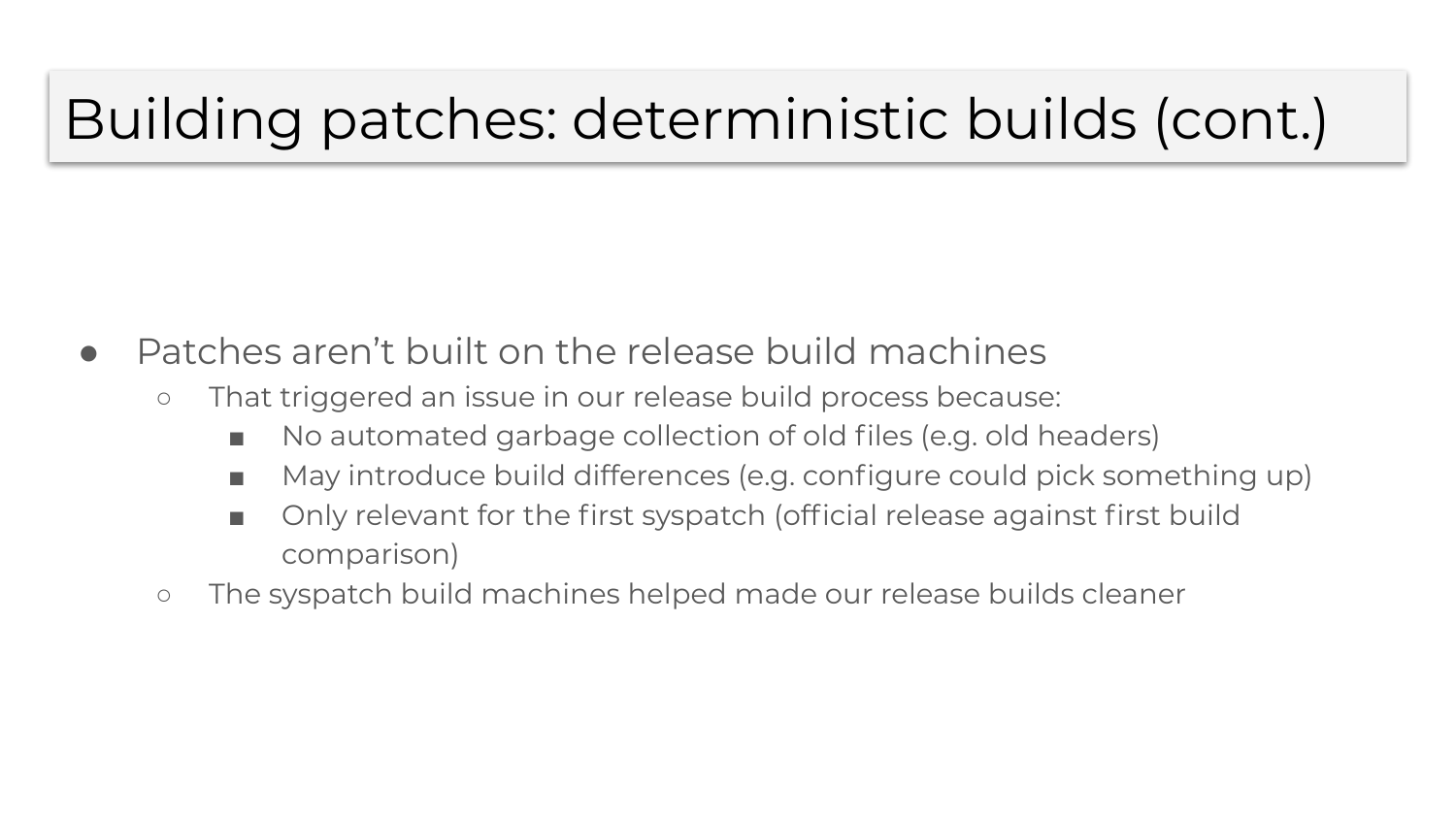### Demo

\$ syspatch -h /usr/sbin/syspatch[297]: -h: unknown option usage: syspatch  $[-c \mid -1 \mid -R \mid -r]$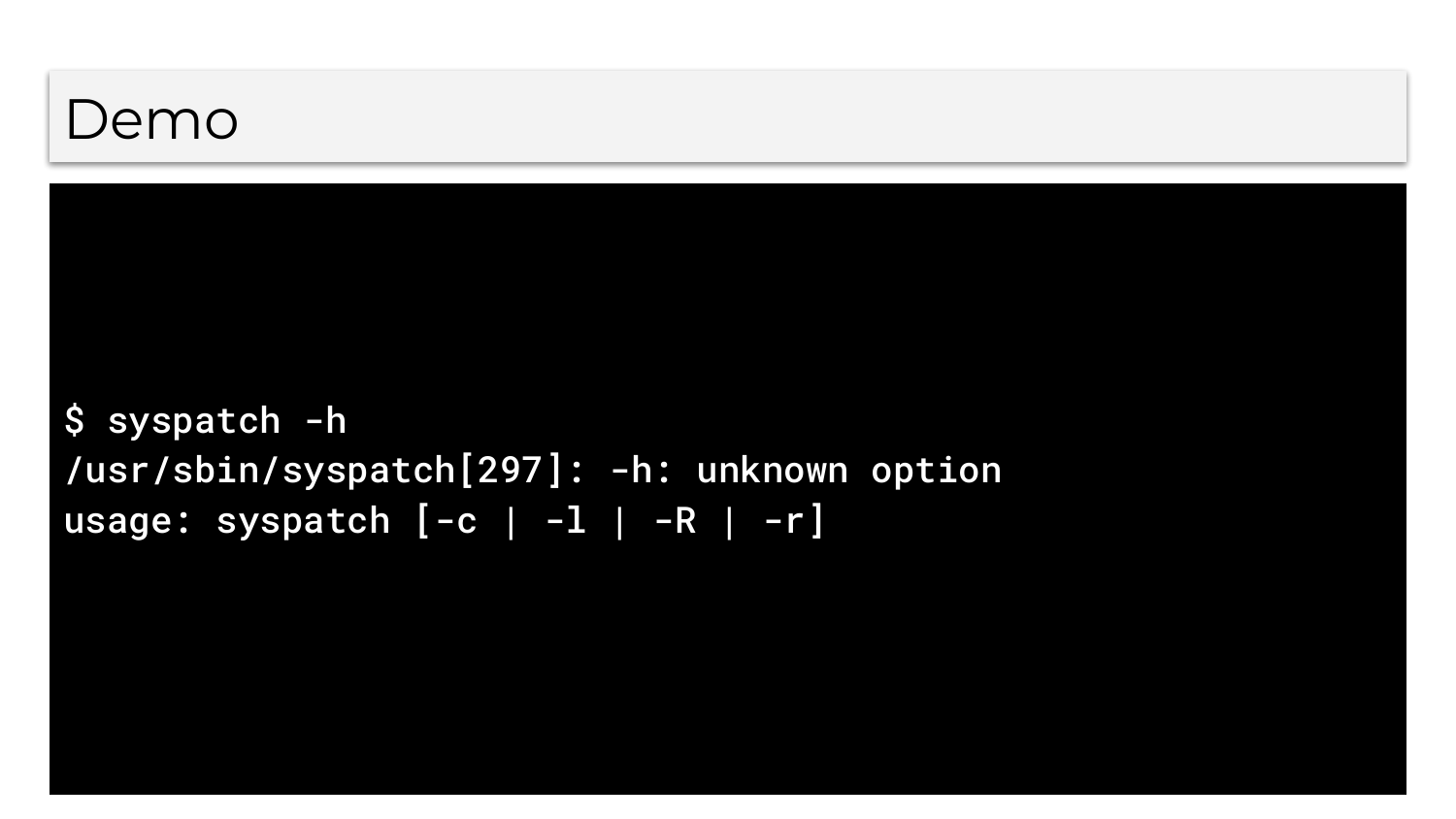### Some statistics



● 6.0 private preview

● 6.2+ "trust me, I'm an engineer"

What can we learn from this?

• 6.1 public preview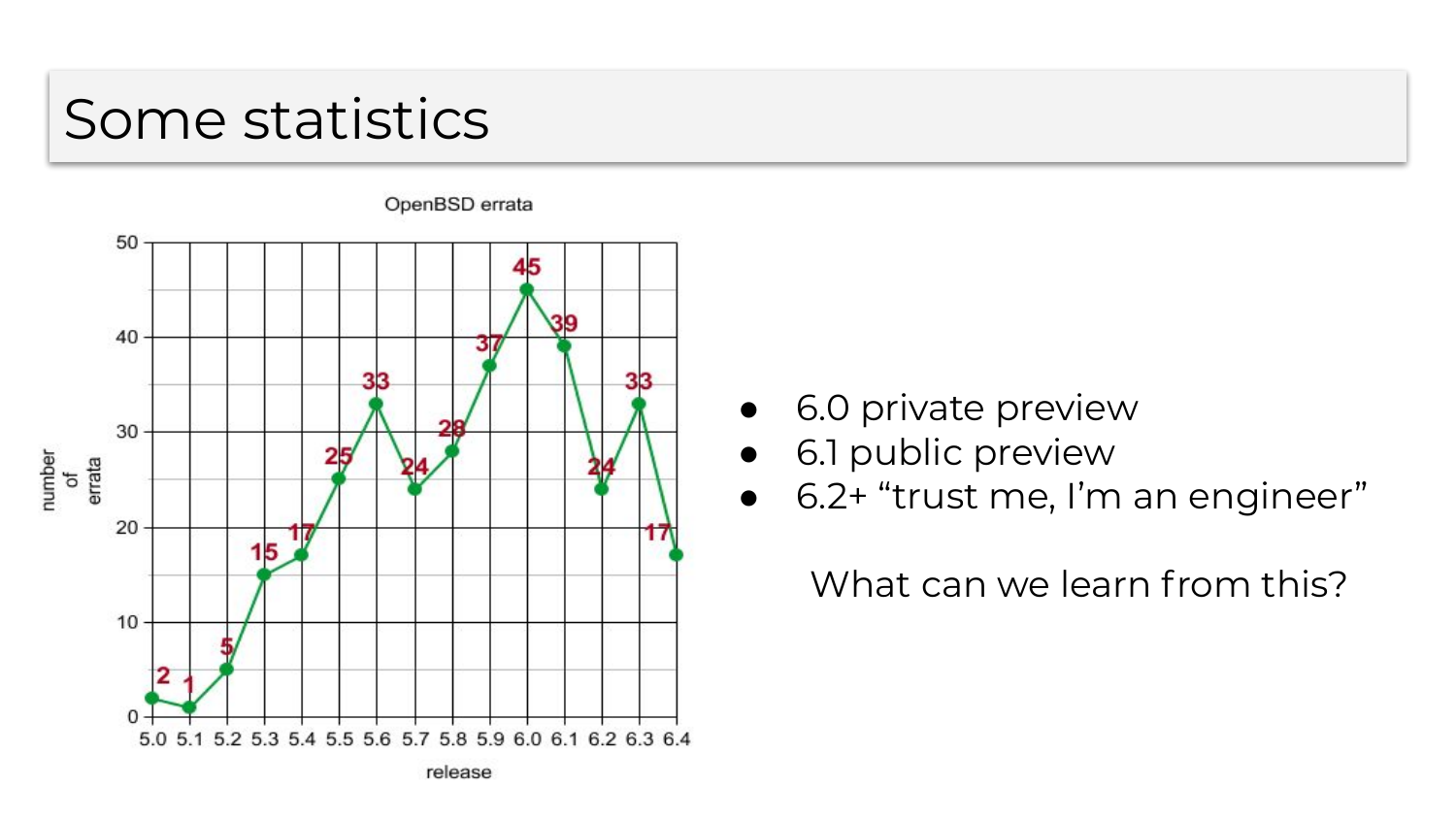### The future

- Support more architectures
- On rollback: remove files that were installed by a syspatch but didn't exist before
- One */bsd* to rule them all
- Pave the road for stable packages
	- Challenge != technical but needs infrastructure and manpower
- sysupgrade(8) is coming
	- sysupgrade -> sysmerge -> syspatch